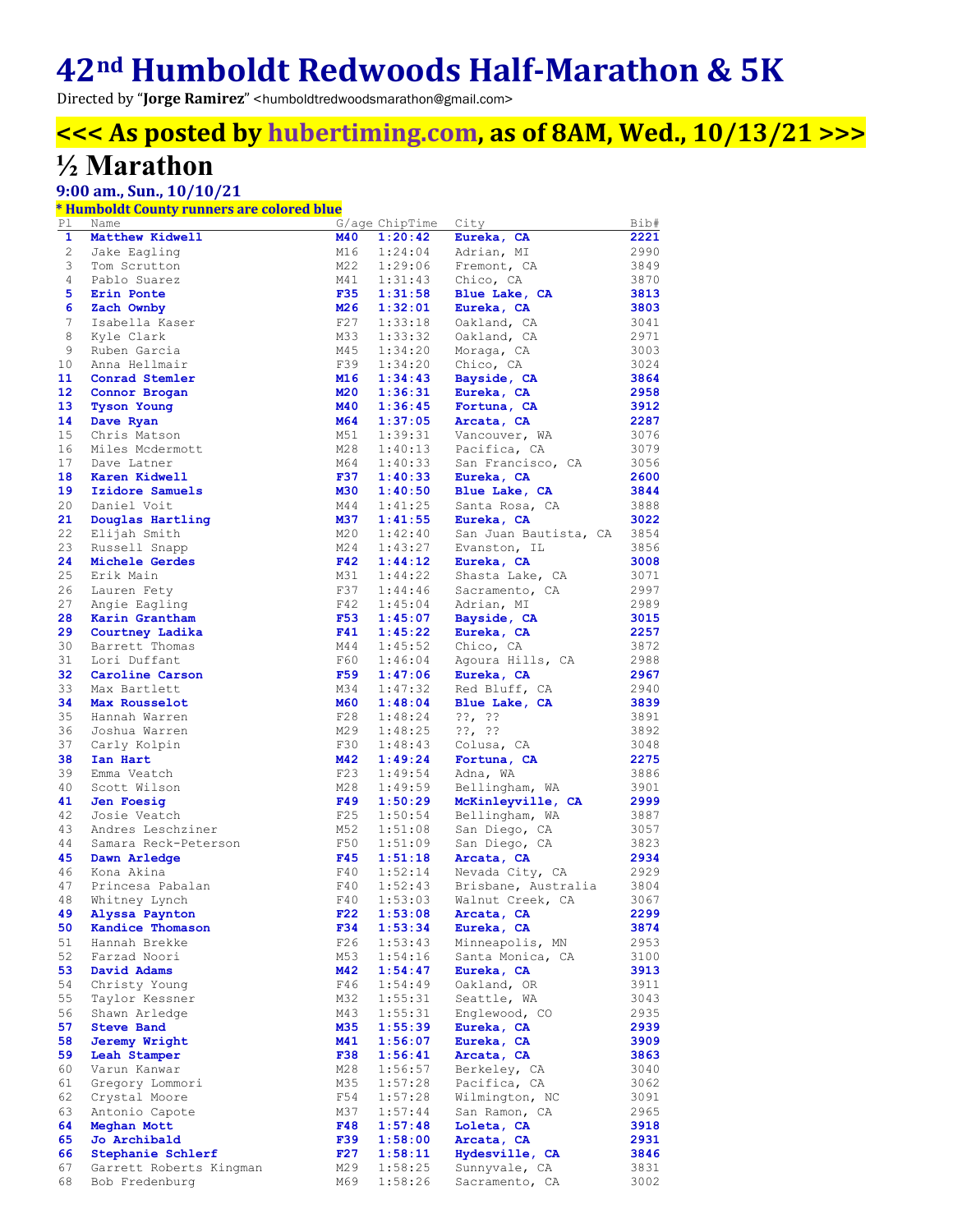| 69  | Tyler Banas              | M31        | 1:59:13 | Santa Clara, CA     | 2938 |
|-----|--------------------------|------------|---------|---------------------|------|
| 70  | Steven Deschler          | M70        | 1:59:18 | $??$ , $??$         | 2984 |
| 71  | Laura Shield             | F37        | 1:59:27 | Moraga, CA          | 3853 |
| 72  | Adrian Caceres           | M55        | 1:59:50 | Belmont, CA         | 2961 |
| 73  | Brenda Franks            | F40        | 2:00:02 | Marysville, CA      | 3001 |
| 74  | Kyrk Enstad              | M37        | 2:00:06 | Eugene, OR          | 2993 |
|     |                          |            |         |                     |      |
| 75  | Kris Kupferman           | F46        | 2:00:41 | San Leandro, CA     | 3053 |
| 76  | Beth Matson              | F51        | 2:00:42 | Vancouver, WA       | 3075 |
| 77  | Abageal Martin           | F40        | 2:01:01 | Santa Monica, CA    | 3073 |
| 78  | Nick Entsminger          | M42        | 2:01:57 | Bridgeville, CA     | 2994 |
| 79  | Hannah Tomlin            | F31        | 2:02:36 | San Francisco, CA   | 3876 |
| 80  | Sarah Rosen              | F46        | 2:02:56 | Monte Rio, CA       | 3836 |
|     |                          |            |         |                     |      |
| 81  | Rudy Ouintero            | M48        | 2:03:15 | Glendale, CA        | 3818 |
| 82  | Brenda Storm             | F38        | 2:03:20 | Gualala, CA         | 3868 |
| 83  | Gregg Whitnah            | M71        | 2:03:32 | San Carlos, CA      | 3896 |
| 84  | Laura Schmitt            | F30        | 2:04:28 | Petaluma, CA        | 3847 |
| 85  | Anna Brown               | F25        | 2:04:29 | Alameda, CA         | 2959 |
| 86  | Antonio Delgado          | M57        | 2:04:33 | Vacaville, CA       | 2983 |
|     |                          |            |         |                     |      |
| 87  | Shubha Shetty            | F41        | 2:04:35 | Fremont, CA         | 3852 |
| 88  | Cheryl Lanphier          | F64        | 2:04:37 | Talent, OR          | 3055 |
| 89  | Mike Wearsch             | M58        | 2:04:46 | Highlands Ranch, CO | 3893 |
| 90  | Leanne Bokinskie         | F54        | 2:04:47 | Golden, CO          | 2948 |
| 91  | Vern Smith               | M63        | 2:05:13 | Redding, CA         | 3855 |
| 92  | Kristi Woesner           | F38        | 2:05:19 | Otis Orchards, WA   | 3906 |
|     |                          |            |         |                     |      |
| 93  | Max Woesner              | M35        | 2:05:19 | Otis Orchards, WA   | 3907 |
| 94  | Richard Mollenkopf       | M73        | 2:05:26 | Ross, CA            | 3088 |
| 95  | Talia Carver             | F24        | 2:05:37 | Olympia, WA         | 2968 |
| 96  | Judith Garcia San Martin | F35        | 2:06:13 | Santa Clara, CA     | 3004 |
| 97  | Tom Cheney               | M22        | 2:07:01 | Arcata, CA          | 2294 |
| 98  | <b>Tessa Pitre</b>       | <b>F34</b> | 2:07:13 | Loleta, CA          | 3920 |
|     |                          |            |         |                     |      |
| 99  | Susan Staffel            | F71        | 2:07:28 | Springfield, OR     | 3861 |
|     | 100 Danielle Arteaga     | F49        | 2:07:36 | Concord, CA         | 2936 |
|     | 101 Amanda Purcell       | F34        | 2:08:00 | Ukiah, CA           | 3816 |
|     | 102 Lisa Udland          | F50        | 2:08:15 | Salem, OR           | 3883 |
|     | 103 Renee James          | F33        | 2:09:12 | Bellefonte, PA      | 3038 |
|     | 104 Melissa Maldonado    | <b>F32</b> | 2:09:19 | McKinleyville, CA   | 2151 |
|     |                          |            |         |                     |      |
|     | 105 Paul Cheso           | M62        | 2:09:42 | Redding, CA         | 3915 |
|     | 106 Debbie Stamper       | F67        | 2:10:26 | Arcata, CA          | 3862 |
|     | 107 Aspen Pastore        | F21        | 2:10:49 | La Jolla, CA        | 3805 |
|     | 108 Pamela Erickson      | F51        | 2:12:20 | Sutherlin, OR       | 2995 |
|     | 109 Luta Belcher         | M48        | 2:12:45 | Eureka, CA          | 2269 |
|     |                          | F28        | 2:12:59 | $??\, ?\,$          | 3830 |
|     | 110 Michelle Rivas       |            |         |                     |      |
|     | 111 Bailee Hyde          | F23        | 2:13:04 | Arcata, CA          | 3033 |
|     | 112 Katie Carbol         | F42        | 2:13:38 | Petaluma, CA        | 2966 |
|     | 113 Stephanie Romero     | F37        | 2:13:39 | Sonora, CA          | 3835 |
|     | 114 Joseph Westrich      | M36        | 2:13:39 | Firestone, CO       | 3894 |
|     | 115 Kendall Hammer       | F26        | 2:14:00 | Fortuna, CA         | 3019 |
|     | 116 Kimberly Cunningham  | F31        | 2:14:27 | Santa Ana, CA       | 2982 |
|     |                          |            |         |                     |      |
|     | 117 Steven Wittren       | M35        | 2:15:10 | Sacramento, CA      | 3905 |
| 118 | Bethany Wittren          | F36        | 2:15:10 | Sacramento, CA      | 3904 |
|     | 119 Catherine Booth      | F55        | 2:15:59 | Hollister, CA       | 2951 |
|     | 120 Jeff Pauley          | M52        | 2:16:21 | San Carlos, CA      | 3806 |
|     | 121 Lindsay Thomas       | F40        | 2:16:22 | Menlo Park, CA      | 3873 |
|     | 122 Lynn Gervais         | F48        | 2:16:25 | Medford, OR         | 3009 |
|     |                          |            |         |                     |      |
|     | 123 Jackie Beck          | F48        | 2:16:26 | Medford, OR         | 2944 |
| 124 | Hitesh Solanki           | M42        | 2:16:27 | Pacifica, CA        | 3857 |
|     | 125 Donald Trufant       | M57        | 2:16:37 | Union Springs, NY   | 3881 |
|     | 126 Sara Mcnally Hurd    | F32        | 2:16:51 | Yuba City, CA       | 3082 |
|     | 127 Pamela Wickline      | F54        | 2:18:45 | Yuba City, CA       | 3899 |
|     | 128 Paul Torres          | M72        | 2:18:46 | Yuba City, CA       | 3877 |
|     | 129 Daniel Gonzalez      | M47        | 2:19:07 | Los Angeles, CA     | 3013 |
|     |                          |            |         |                     |      |
|     | 130 Matthew Pipis        | M32        | 2:19:21 | Blue Lake, CA       | 3811 |
|     | 131 Christina Rehm       | F70        | 2:20:20 | Seattle, WA         | 3825 |
|     | 132 Heather Bearnes-Loza | F33        | 2:20:30 | Seattle, WA         | 2942 |
|     | 133 Candace Romaine      | <b>F32</b> | 2:20:42 | Arcata, CA          | 3834 |
|     | 134 Brooke Maury         | M49        | 2:20:57 | Monte Rio, CA       | 3077 |
|     | 135 Beth Cantrell        | F49        | 2:21:55 | Portland, OR        | 2964 |
|     |                          |            |         |                     |      |
|     | 136 Nancy Cicatelli      | F56        | 2:22:15 | Trinidad, CA        | 2970 |
|     | 137 Lauren Sizemore      | F36        | 2:22:29 | Kneeland, CA        | 3921 |
|     | 138 Sicily Benzinger     | F41        | 2:22:29 | Kneeland, CA        | 3914 |
|     | 139 Rebecca Forcier      | F28        | 2:22:50 | Ferndale, CA        | 3000 |
|     | 140 Annette Gaddy        | F50        | 2:23:23 | Redding, CA         | 3916 |
|     | 141 Laura Schiff         | F41        | 2:23:41 | Chico, CA           | 3845 |
|     | 142 Claudia Holm         | F66        | 2:24:16 | San Anselmo, CA     | 3028 |
|     |                          |            |         |                     |      |
|     | 143 Lisa Stromme         | F46        | 2:24:34 | McKinleyville, CA   | 3869 |
|     | 144 Rosemary Sherriff    | F48        | 2:24:35 | Eureka, CA          | 3851 |
|     | 145 Jen Hales            | F46        | 2:24:35 | Eureka, CA          | 3018 |
|     | 146 Maria Spetzler       | F47        | 2:24:36 | Kneeland, CA        | 3860 |
|     | 147 Chris Hamer          | F65        | 2:24:52 | Eureka, CA          | 2219 |
|     | 148 Laura Howe           | F54        | 2:25:16 | Los Angeles, CA     | 3917 |
|     |                          | F26        |         |                     | 3074 |
|     | 149 Sophie Mason         |            | 2:25:42 | Arcata, CA          |      |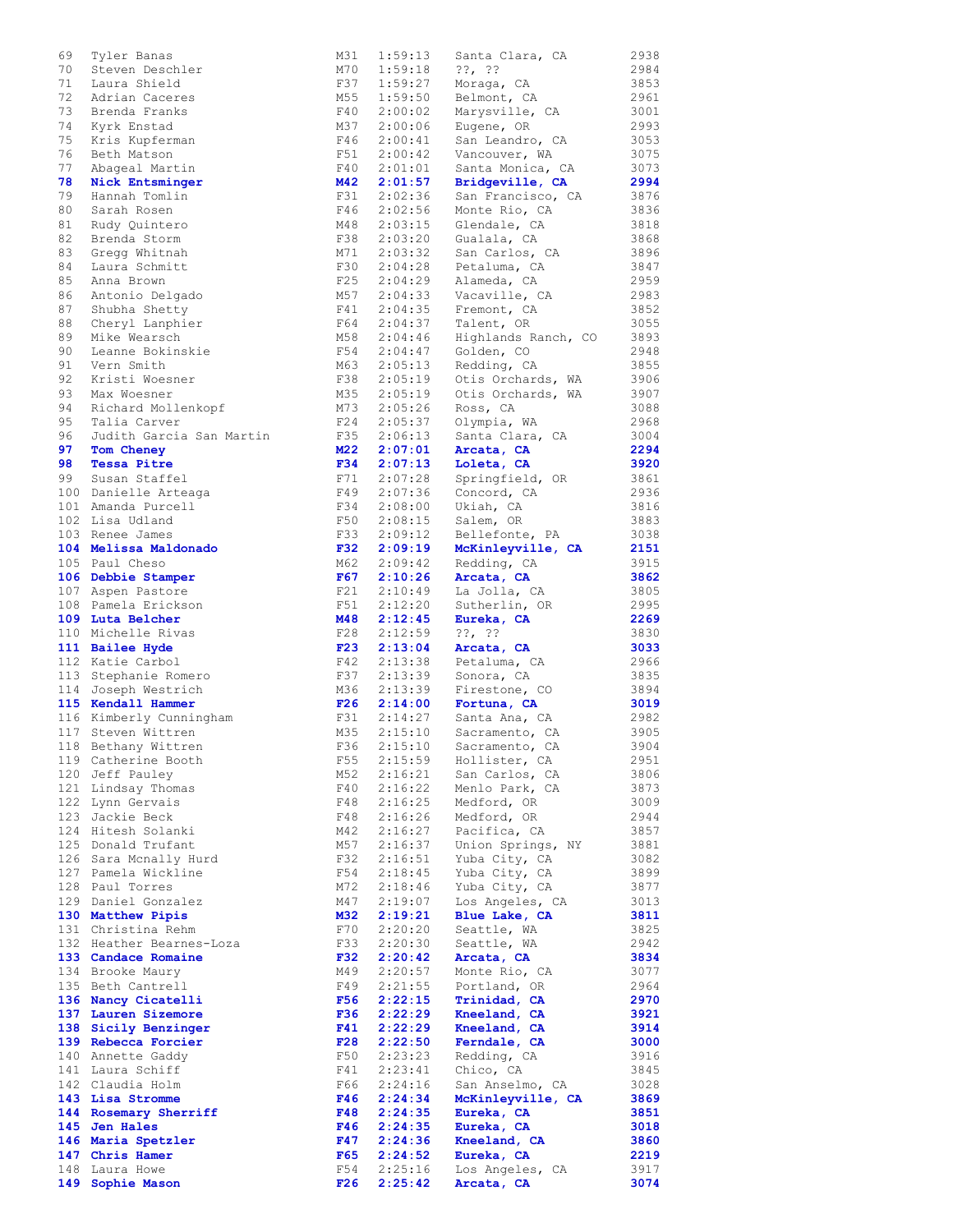| 150 | Rachel Ross           | F62        | 2:26:46                       | ??, ??                                            | 3837 |
|-----|-----------------------|------------|-------------------------------|---------------------------------------------------|------|
|     | 151 Andrew Rich       | M52        | 2:27:39                       | East Palo Alto, CA                                | 3827 |
|     | 152 Cristina Sheikman | F40        |                               | $2:28:40$ Minden, NV                              | 3850 |
|     | 153 Martha Magana     | F45        |                               | San Jose, CA                                      | 3068 |
|     | 154 Deanna Chyn       | F38        | $2:29:32$<br>$2:31:27$        | Hanover, NH                                       | 2969 |
|     | 155 Sandra Kunze      | F59        | 2:31:59<br>2:33:30            | Oregon City, OR                                   | 3052 |
|     | 156 Cece Abbate       | F58        |                               | Newhall, CA                                       | 2927 |
|     | 157 Margaret Moore    | F50        | 2:33:39                       | Portland, OR                                      | 3092 |
|     | 158 Kristian Doran    | F44        | 2:35:47                       | $??\, ??$                                         | 2986 |
|     | 159 Samantha Rottner  | F45        | 2:37:35                       | Bishop, CA                                        | 3838 |
|     | 160 Ron Kogan         | M65        | 2:37:51                       | Tempe, AZ                                         | 3047 |
|     | 161 Luis Loza         | M32        | 2:38:12                       | Seattle, WA                                       | 3065 |
|     | 162 Brittany Smith    | F35        | 2:38:12                       | $??\,  ??$                                        | 3922 |
|     | 163 Michela Kirk      | F24        | 2:38:24                       | Eureka, CA                                        | 3045 |
|     | 164 Andrina Pearson   | F52        |                               | $2:40:33$ Concord, CA                             | 3808 |
|     | 165 Beth Goncalves    | F37        | 2:42:06                       | Roseville, CA                                     | 3012 |
|     | 166 Adam Kunen        | M41        | 2:43:16                       | Livermore, CA                                     | 3050 |
|     | 167 Kate Pinamonti    | F57        |                               | Tualatin, OR                                      | 2105 |
|     | 168 Katherine Hunter  | F67        | $2:46:08$<br>$2:46:10$        | West Linn, OR                                     | 3032 |
|     | 169 Angela Peacock    | F49        |                               | Santa Cruz, CA                                    | 3807 |
|     | 170 Dick Draxler      | M72        | $2:47:31$<br>$2:48:01$        | San Francisco, CA                                 | 2987 |
|     | 171 Jean Amador-Platz | F49        | 2:48:10                       |                                                   | 2930 |
|     | 172 Jeff Wilbur       | M38        |                               | Auburn, WA                                        | 3900 |
|     |                       | M40        | $2:48:42$<br>$2:48:48$        | Seattle, WA                                       |      |
|     | 173 Ryan Crabb        |            |                               | Santa Clara, CA                                   | 2980 |
|     | 174 Jennifer Moran    | F51        | 2:49:21<br>2:49:40<br>2:49:57 | Sonora, CA                                        | 3093 |
|     | 175 Karen Kunen       | F44        |                               | Livermore, CA                                     | 3051 |
|     | 176 Katren Tyler      | F53        |                               | Roseville, CA                                     | 3882 |
|     | 177 Blake Montana     | M62        | 2:49:58                       | Roseville, CA                                     | 3089 |
|     | 178 Charles Mcgirt    | M72        |                               | 2:49:58 Wilmington, NC<br>2:49:58 Foster City, CA | 3080 |
|     | 179 Erik Ebert        | M57        |                               |                                                   | 2991 |
|     | 180 Jesse Mcgirt      | M35        | $2:49:59$<br>$2:50:23$        | North Augusta, SC                                 | 3081 |
|     | 181 Alyse Nichols     | F40        |                               | Eureka, CA                                        | 3919 |
|     | 182 Hannah Crabb      | F34        | 2:50:48                       | Eureka, CA                                        | 2979 |
|     | 183 Brian Julian      | M64        | 2:51:22                       | Blue Lake, CA                                     | 3039 |
|     | 184 Mayra Lopez       | F41        | 2:54:40                       | Eureka, CA                                        | 3063 |
|     | 185 Claire Main       | F32        | 2:55:37                       | Capay, CA                                         | 3070 |
|     | 186 Aaron Geerts      | M31        | 2:55:37                       | Winters, CA                                       | 3007 |
|     | 187 Alison Main       | F34        | 2:55:38                       | $??\, ?\,$                                        | 3069 |
|     | 188 Kayla Nowlin      | F29        | 2:55:38                       | West Linn, OR                                     | 3801 |
|     | 189 Jib Ray           | M81        | 2:59:21                       | Petrolia, CA                                      | 3822 |
|     | 190 Lynn Stimson      | F68        | 3:06:24                       | Albany, OR                                        | 3866 |
|     | 191 Annette Eshelman  | <b>F60</b> | 3:09:51                       | Arcata, CA                                        | 2996 |
|     | 192 Jon James         | M39        | 3:14:07                       | Bellefonte, PA                                    | 3037 |
|     | 193 Margie Whitnah    | F73        | 3:14:15                       | San Carlos, CA                                    | 3897 |
|     | 194 Fatima Bonilla    | F36        | $3:17:16$<br>$3:23:03$        | Petaluma, CA                                      | 2950 |
|     | 195 Natalie Ratliff   | F43        |                               | Redding, CA                                       | 3821 |
|     | 196 Jessica Gillespie | F44        | 3:23:04                       | Temecula, CA                                      | 3010 |
|     | 197 Jennifer Rich     | F49        | 3:25:48                       | East Palo Alto, CA                                | 3829 |
|     | 198 Robert Whitehead  | M72        | 3:28:25                       | Sacramento, CA                                    | 3895 |
|     | 199 Carina Soubiea    | F64        | 3:35:23                       | Terrebonne, OR                                    | 3858 |
|     | 200 Meredith Baker    | <b>F34</b> | 3:44:08                       | Eureka, CA                                        | 2300 |
|     | 201 Lucinda Mendoza   | F52        | 3:51:56                       | Milpitas, CA                                      | 3083 |
|     | 202 Kathleen Merz     | F52        | 3:51:58                       | Sacramento, CA                                    | 2233 |
|     | 203 Karen Lewis       | F49        | 3:53:54                       | Eureka, CA                                        | 3058 |
|     | 204 Lori Cortez-Regan | <b>F43</b> | 3:56:19                       | Eureka, CA                                        | 2978 |
|     | 205 Lucia Austin      | F42        | 3:56:21                       | Oakland, CA                                       | 2937 |
|     |                       |            |                               |                                                   |      |
|     | 206 Charles Navarro   | M39        | 3:59:08                       | Castro Valley, CA                                 | 3096 |

# **5K**

#### **9:15 am., Sun., 10/10/21**

#### **\* Humboldt County runners are colored blue**

| Pl.             | Name                |            | G/age ChipTime | City                | Bib#          |
|-----------------|---------------------|------------|----------------|---------------------|---------------|
| $\mathbf{1}$    | Juan Castiblanco    | M32        | 17:51          | San Juan, PR        | 122           |
| $\mathbf{2}$    | <b>Jose Ornelas</b> | M33        | 22:01          | Fortuna, CA         | 129           |
| 3               | Albie Rumfelt       | M43        | 22:31          | Redway, CA          | 126           |
| 4               | Robert Bush         | M51        | 23:58          | Portland, OR        | 9             |
| 5.              | Jack West           | M69        | 24:08          | Trinidad, CA        | 107           |
| 6               | Yony Rivas          | M50        | 25:09          | Weott, CA           | 114           |
| 7               | Michael Durham      | M66        | 25:25          | Moscow, ID          | 22            |
| 8               | Cyril Carl          | M74        | 26:00          | Miranda, CA         | 10            |
| 9               | Michael Grant       | M??        | 26:10          | $??\, ?\,$          | 111           |
| 10              | Eric Chyn           | M39        | 27:41          | Charlottesville, VA | 13            |
| 11              | Lisa Roselin        | F34        | 27:52          | Trinidad, CA        | 66            |
| 12 <sup>1</sup> | Robert Rasor        | M32        | 28:16          | Shelter Cove, CA    | 64            |
| 13              | Eric Schwab         | M55        | 28:20          | Nowata, OK          | 70            |
| 14              | Somer Wallan        | <b>F34</b> | 28:42          | Fortuna, CA         | 116           |
| 15              | Michaele Whiteley   | F61        | 28:49          | Eureka, CA          | 89            |
| 16              | Stuart Ake          | M54        | 28:51          | Pinole, CA          | $\mathcal{L}$ |
| 17              | Robert Ayers        | M64        | 29:14          | Eureka, CA          | 121           |
| 18              | Casey Mansfield     | M31        | 29:17          | Arcata, CA          | 120           |